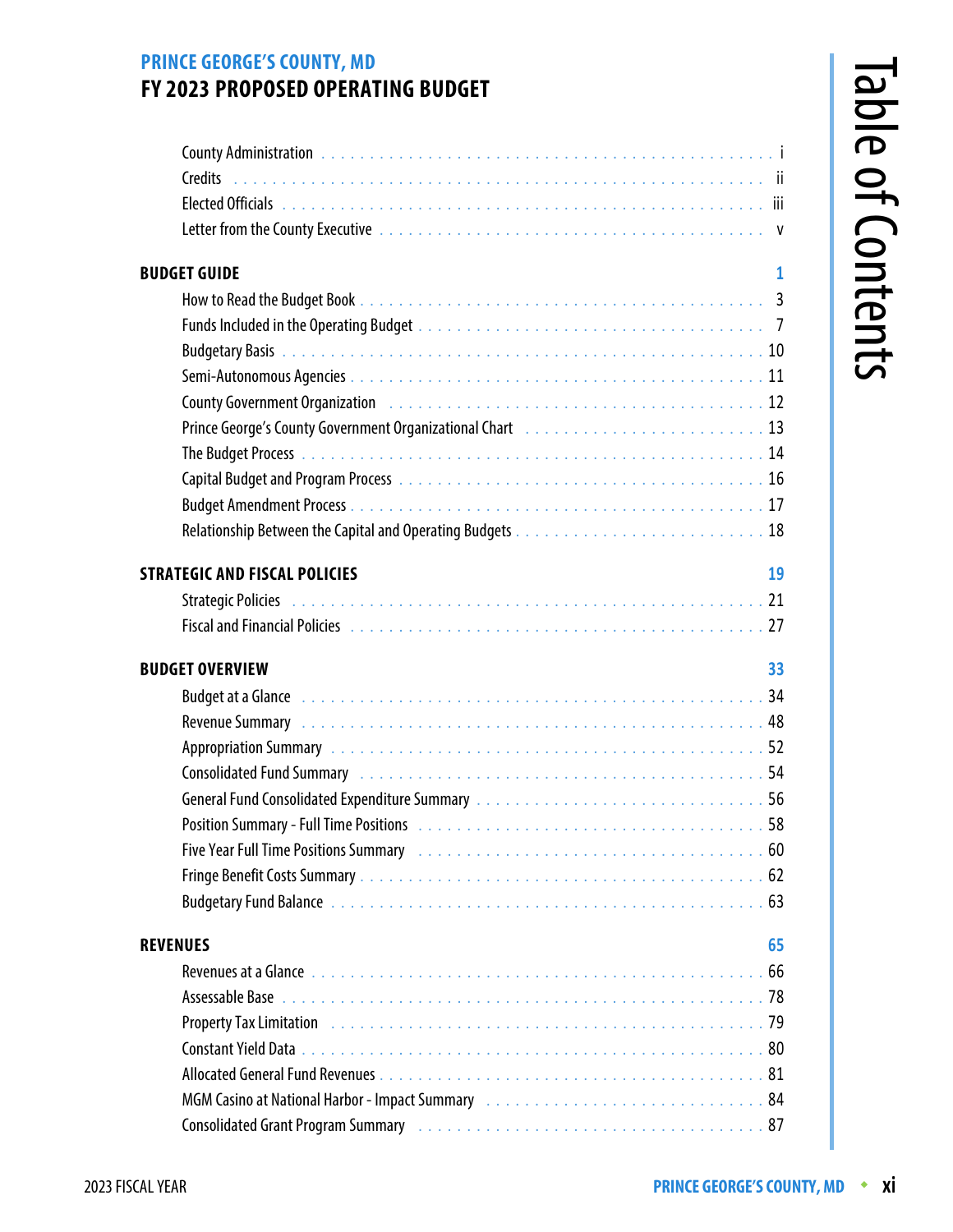| Education Revenue Detail <i>Martin Martin American</i> American American American Association Association Association                                                                                                                |
|--------------------------------------------------------------------------------------------------------------------------------------------------------------------------------------------------------------------------------------|
| Municipal Tax Differential enterpreteration of the contract of the contract of the contract of the contract of                                                                                                                       |
| Office of the County Executive <b>Container Active Container Act of the County of the County</b> B3                                                                                                                                  |
|                                                                                                                                                                                                                                      |
| Staff and Budget Resources (Allenger and Allenger and Allenger and Allenger and Allenger and Allenger and Allen                                                                                                                      |
|                                                                                                                                                                                                                                      |
|                                                                                                                                                                                                                                      |
| Staff and Budget Resources (Allengences Allengence Allengence Allengence Allengence Allengence Allengence All                                                                                                                        |
|                                                                                                                                                                                                                                      |
| Office of Ethics and Accountability Marshall Allen Andrew Marshall All Allen and Marshall All All                                                                                                                                    |
|                                                                                                                                                                                                                                      |
|                                                                                                                                                                                                                                      |
|                                                                                                                                                                                                                                      |
|                                                                                                                                                                                                                                      |
|                                                                                                                                                                                                                                      |
|                                                                                                                                                                                                                                      |
|                                                                                                                                                                                                                                      |
|                                                                                                                                                                                                                                      |
| FY 2023 Budget Summary et al., and a series of the contract of the contract of the contract of the contract of the contract of the contract of the contract of the contract of the contract of the contract of the contract of       |
| Staff and Budget Resources et al., and a series of the series of the series of the series of the series of the                                                                                                                       |
|                                                                                                                                                                                                                                      |
|                                                                                                                                                                                                                                      |
| Citizen Complaint Oversight Panel <b>Familian Company Active Complete Complaint</b> Oversign 141                                                                                                                                     |
|                                                                                                                                                                                                                                      |
| Staff and Budget Resources (Allengences Allengence Allengence Allengence Allengence Allengence Allengence All                                                                                                                        |
|                                                                                                                                                                                                                                      |
|                                                                                                                                                                                                                                      |
| 148                                                                                                                                                                                                                                  |
| Staff and Budget Resources (Allengence Allengence Allengence Allengence Allengence Allengence Allengence Allen                                                                                                                       |
|                                                                                                                                                                                                                                      |
|                                                                                                                                                                                                                                      |
|                                                                                                                                                                                                                                      |
| FY 2023 Budget Summary et al., and a series of the contract of the contract of the contract of the contract of                                                                                                                       |
| Office of Human Rights decompose to the contract of the Contract of the Contract of the Contract of the Contract of the Contract of the Contract of the Contract of the Contract of the Contract of the Contract of the Contra       |
|                                                                                                                                                                                                                                      |
| Staff and Budget Resources in the contract of the contract of the contract of the staff and Budget Resources in the contract of the contract of the staff and the staff and the staff and staff and staff and staff and staff        |
| Grant Funds Summary <i>interesting the content of the content of the content of the content of the content of the content of the content of the content of the content of the content of the content of the content of the conte</i> |
|                                                                                                                                                                                                                                      |
| Office of Management and Budget <b>Manual Access 2018</b> Office of Management and Budget <b>Manual Access 2019</b>                                                                                                                  |
|                                                                                                                                                                                                                                      |
| Staff and Budget Resources (Alberta Alberta Alberta Alberta Alberta Alberta Alberta Alberta Alberta Alberta Al                                                                                                                       |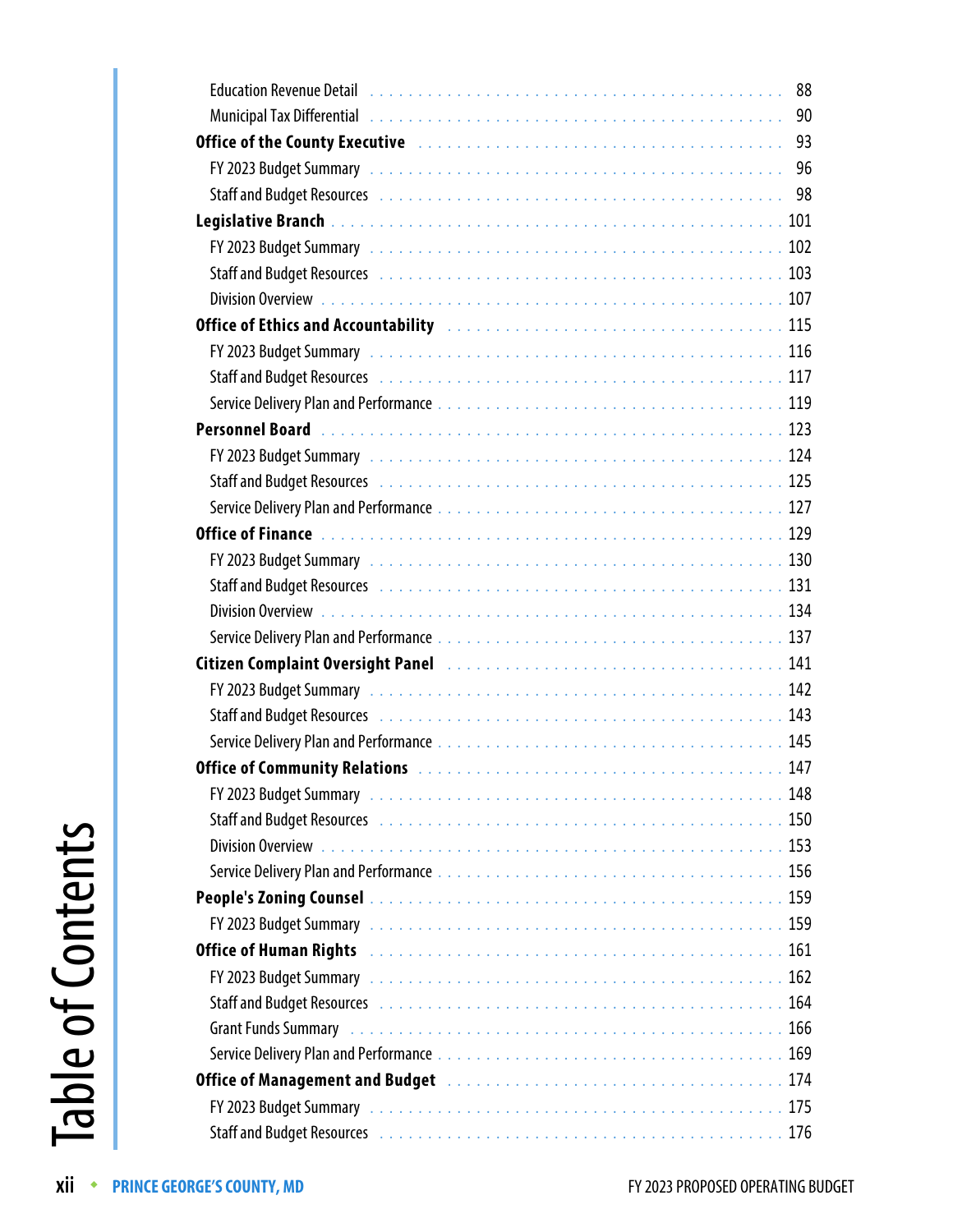| Staff and Budget Resources (Allenger and Allenger and Allenger and Allenger and Allenger and Allenger and Alle          |
|-------------------------------------------------------------------------------------------------------------------------|
|                                                                                                                         |
|                                                                                                                         |
|                                                                                                                         |
| Staff and Budget Resources et al., where the control of the control of the staff and Budget Resources                   |
|                                                                                                                         |
|                                                                                                                         |
|                                                                                                                         |
| Staff and Budget Resources International Activity Activity Acts and Acts and Acts and Acts and Acts and Acts a          |
|                                                                                                                         |
|                                                                                                                         |
| Office of Information Technology (Marshall Marson Marson Marson Marson Marson 218)                                      |
|                                                                                                                         |
| Staff and Budget Resources International American Control of the Staff and Budget Resources                             |
|                                                                                                                         |
|                                                                                                                         |
|                                                                                                                         |
|                                                                                                                         |
| Staff and Budget Resources in the contract of the contract of the contract of the contract of the contract of t         |
|                                                                                                                         |
|                                                                                                                         |
| Police Accountability Board (1999) 2008 (2009) 237                                                                      |
|                                                                                                                         |
|                                                                                                                         |
|                                                                                                                         |
|                                                                                                                         |
| Staff and Budget Resources International Article Additional Article Article Article Article 243                         |
|                                                                                                                         |
|                                                                                                                         |
| Staff and Budget Resources International Article Additional Article Article Article Article 249                         |
|                                                                                                                         |
|                                                                                                                         |
| Grant Funds Summary <i>interestion</i> , the contract of the contract of the contract of the contract of the contract o |
|                                                                                                                         |
| Judicial Branch/Circuit Court Marshall Allen Andrew Marshall Allen Andrew Marshall Allen Andrew Marshall Allen          |
|                                                                                                                         |
|                                                                                                                         |
|                                                                                                                         |

## Table of Contents Table of Contents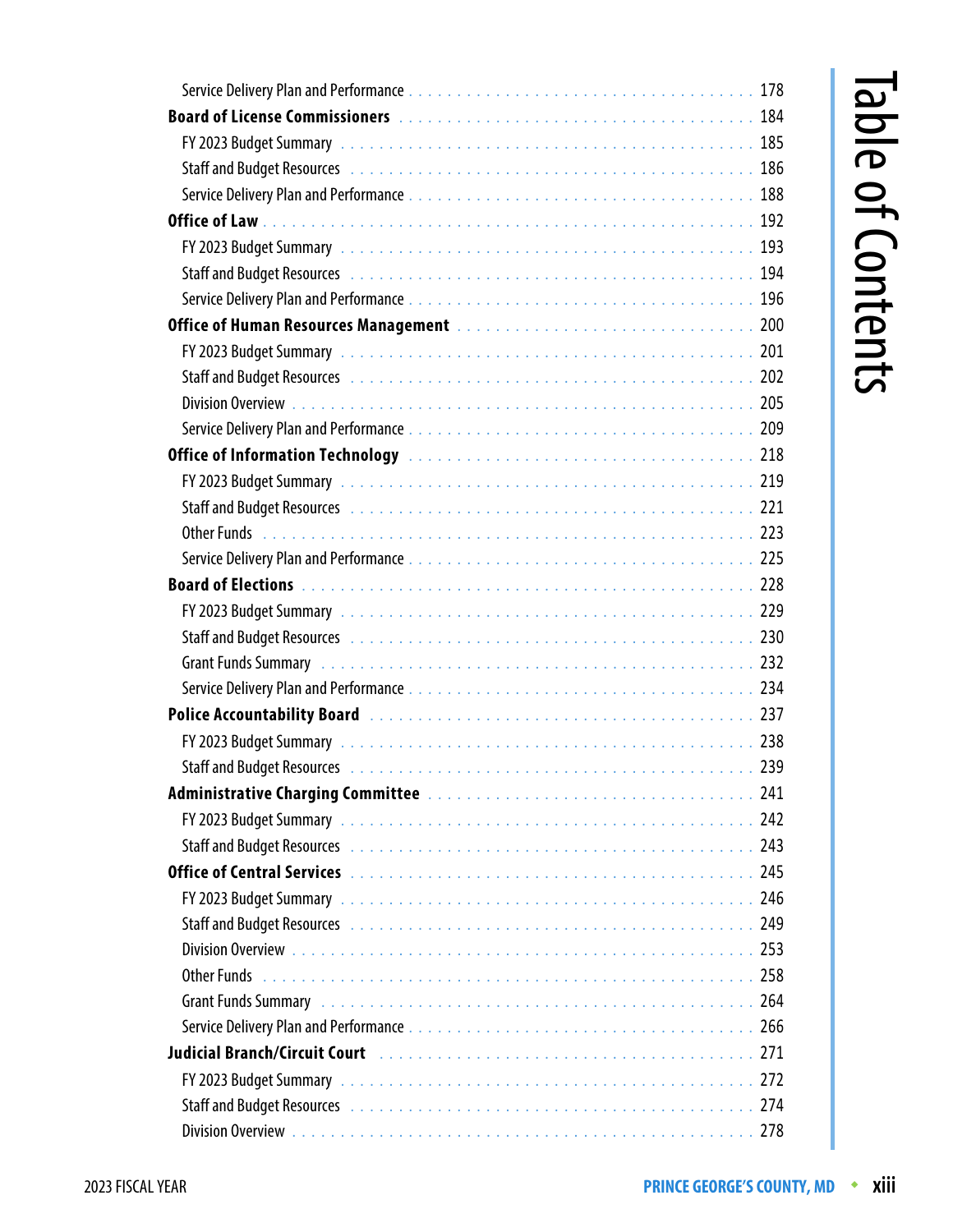| Grant Funds Summary <b>Product American</b> Community Crant Funds Summary <b>Community Community Community</b>                                                                                                                                         | 285 |
|--------------------------------------------------------------------------------------------------------------------------------------------------------------------------------------------------------------------------------------------------------|-----|
|                                                                                                                                                                                                                                                        |     |
|                                                                                                                                                                                                                                                        |     |
|                                                                                                                                                                                                                                                        |     |
| Staff and Budget Resources <i>[1]</i> [2012] Staff and Budget Resources <b>Resources 1991</b>                                                                                                                                                          |     |
|                                                                                                                                                                                                                                                        |     |
| Office of the State's Attorney <b>contract to the Contract of the State of the State's Attorney</b> contract to the Co                                                                                                                                 |     |
|                                                                                                                                                                                                                                                        |     |
| Staff and Budget Resources (Allegence Allegence Allegence Allegence Allegence Allegence Allegence Allegence Al                                                                                                                                         |     |
|                                                                                                                                                                                                                                                        |     |
|                                                                                                                                                                                                                                                        |     |
|                                                                                                                                                                                                                                                        |     |
| Staff and Budget Resources <b>Manual Accept Accept Accept Accept</b> Staff and Budget Resources <b>Manual Accept Accept</b>                                                                                                                            |     |
|                                                                                                                                                                                                                                                        |     |
|                                                                                                                                                                                                                                                        |     |
|                                                                                                                                                                                                                                                        |     |
|                                                                                                                                                                                                                                                        |     |
|                                                                                                                                                                                                                                                        |     |
| FY 2023 Budget Summary et al., and a series of the contract of the contract of the contract of the contract of                                                                                                                                         |     |
| Staff and Budget Resources <b>Manual Accept Accept Accept Accept</b> Staff and Budget Resources <b>Manual Accept Accept</b>                                                                                                                            |     |
|                                                                                                                                                                                                                                                        |     |
|                                                                                                                                                                                                                                                        |     |
|                                                                                                                                                                                                                                                        |     |
|                                                                                                                                                                                                                                                        |     |
|                                                                                                                                                                                                                                                        |     |
| Staff and Budget Resources <i>[1]</i> [1] Staff and Budget Resources <b>1988</b> [1] Allen <b>Market And Budget Resources</b> [1] Allen <b>Market And Allen Budget Resources</b> [1] Allen <b>Market And Allen Allen Allen Allen Market Allen Alle</b> |     |
|                                                                                                                                                                                                                                                        |     |
| Grant Funds Summary <b>Production Control Control</b> Control of the Canada Control Control Control Control Control Co                                                                                                                                 | 365 |
|                                                                                                                                                                                                                                                        | 368 |
|                                                                                                                                                                                                                                                        | 373 |
|                                                                                                                                                                                                                                                        |     |
| Staff and Budget Resources <b>Fig. 2018</b> Staff and Budget Resource Communities of the communities of the communities                                                                                                                                |     |
|                                                                                                                                                                                                                                                        |     |
| Grant Funds Summary <b>Product 200 Figure 2016</b> Crane Contract 2018 2018 2019 10:00:00 Product 2018 2019 10:00:00                                                                                                                                   |     |
|                                                                                                                                                                                                                                                        |     |
|                                                                                                                                                                                                                                                        |     |
|                                                                                                                                                                                                                                                        |     |
| Staff and Budget Resources International Account Account Account Account Account Account Account Account Accou                                                                                                                                         |     |
|                                                                                                                                                                                                                                                        | 403 |
| Grant Funds Summary <i>interesting the content of the content of the content of the content of the content of the c</i>                                                                                                                                |     |
|                                                                                                                                                                                                                                                        |     |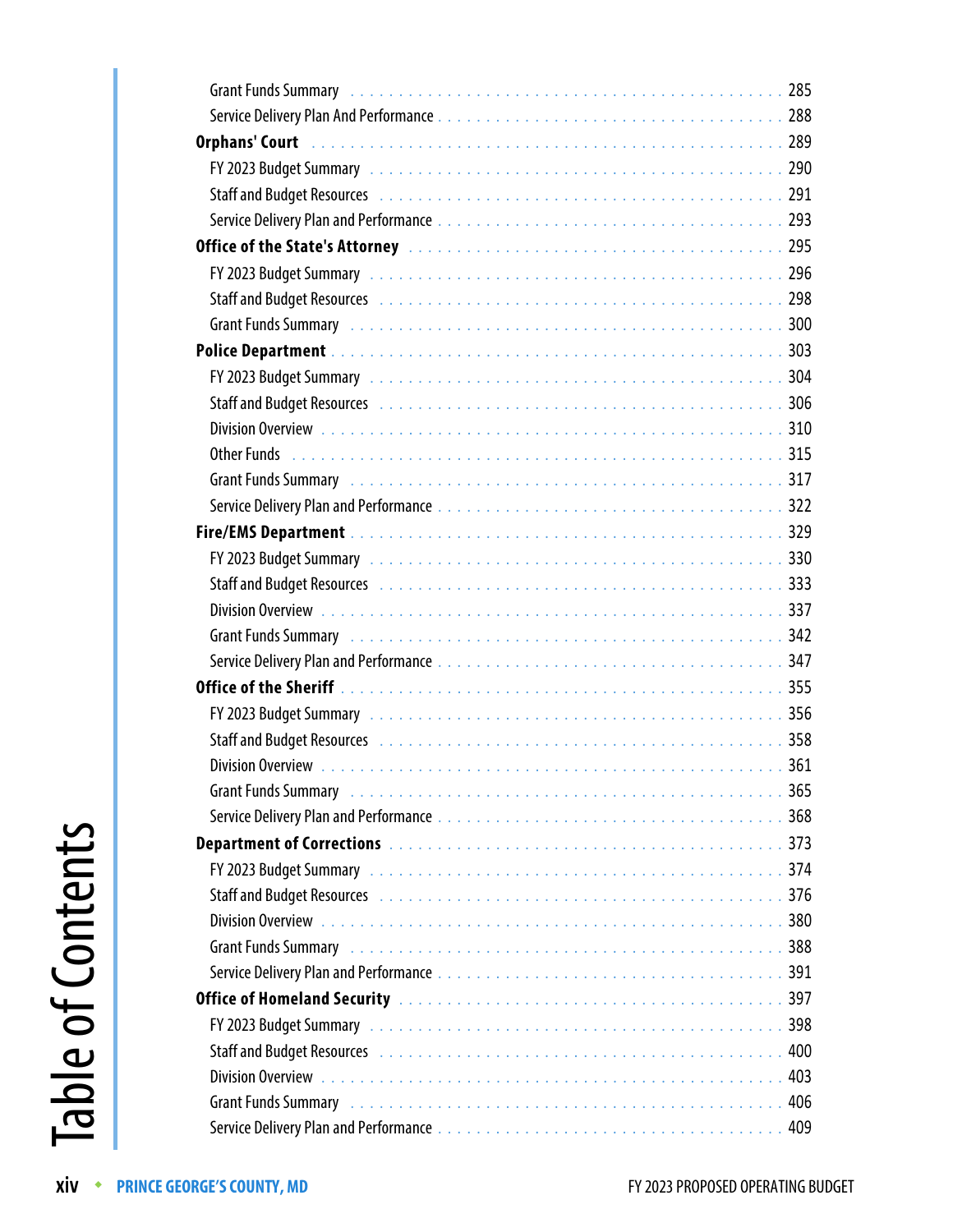| Staff and Budget Resources (Allenger Allergian Allergian Allergian Allergian Allergian Allergian Allergian All                                                                                                                      |
|-------------------------------------------------------------------------------------------------------------------------------------------------------------------------------------------------------------------------------------|
|                                                                                                                                                                                                                                     |
|                                                                                                                                                                                                                                     |
|                                                                                                                                                                                                                                     |
| Staff and Budget Resources (Allenger Allergian Allergian Allergian Allergian Allergian Allergian Allergian All                                                                                                                      |
|                                                                                                                                                                                                                                     |
|                                                                                                                                                                                                                                     |
| Grant Funds Summary <i>interest in the content of the content of the content of the content of the content of the</i>                                                                                                               |
|                                                                                                                                                                                                                                     |
|                                                                                                                                                                                                                                     |
|                                                                                                                                                                                                                                     |
|                                                                                                                                                                                                                                     |
|                                                                                                                                                                                                                                     |
|                                                                                                                                                                                                                                     |
| Grant Funds Summary <i>interestion</i> , the contract of the contract of the contract of the contract of the contract o                                                                                                             |
|                                                                                                                                                                                                                                     |
|                                                                                                                                                                                                                                     |
|                                                                                                                                                                                                                                     |
| Staff and Budget Resources International Activity Activity Acts and Acts and Acts and Acts and A87                                                                                                                                  |
|                                                                                                                                                                                                                                     |
| Grant Funds Summary (Alberta Alberta Alberta Alberta Alberta Alberta Alberta Alberta Alberta Alberta Alberta A                                                                                                                      |
|                                                                                                                                                                                                                                     |
| <b>Department of Social Services <i>contract of the contract of the service of the service of Services contract of Services contract of Services contract of Services contract of Services</i> <b>contract of the services </b></b> |
|                                                                                                                                                                                                                                     |
| Staff and Budget Resources (Allengence Allengence Allengence Allengence Allengence Allengence Allengence Allen                                                                                                                      |
| 523                                                                                                                                                                                                                                 |
| Grant Funds Summary (and all also contract the contract of the contract of the contract of the contract of the                                                                                                                      |
|                                                                                                                                                                                                                                     |
| <b>Department of Public Works and Transportation <i>manufacture in the sequence of 143</i></b>                                                                                                                                      |
|                                                                                                                                                                                                                                     |
| Staff and Budget Resources (and all also contract to contact the star of the staff and Budget Resources (also contact the state of the staff and the staff and the staff and the staff and staff and staff and staff and staff      |
|                                                                                                                                                                                                                                     |
|                                                                                                                                                                                                                                     |
| Grant Funds Summary (and all and all and all and all and all and all and all and all and all and all and all a                                                                                                                      |
|                                                                                                                                                                                                                                     |
| <b>Department of Permitting, Inspections and Enforcement <i>manufacture and State 1971</i></b>                                                                                                                                      |
|                                                                                                                                                                                                                                     |
| Staff and Budget Resources in the contract of the contract of the contract of the staff and Budget Resources in the contract of the contract of the staff and the staff and the staff and the staff and staff and staff and st      |
|                                                                                                                                                                                                                                     |

## Table of Contents Table of Contents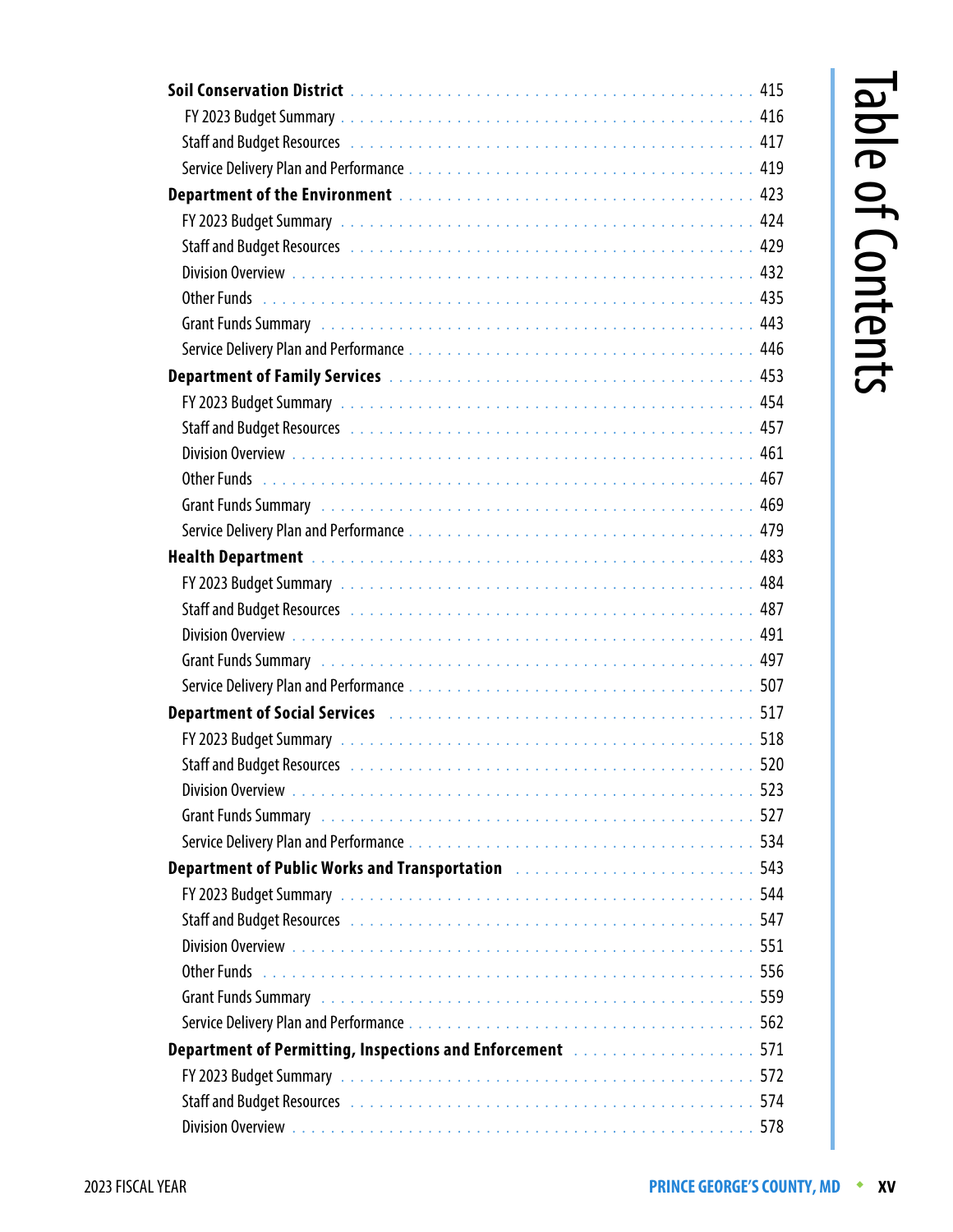| 584                                                                                                                                                                                                                                  |
|--------------------------------------------------------------------------------------------------------------------------------------------------------------------------------------------------------------------------------------|
| <b>Department of Housing and Community Development Constantinent Reportment of Housing and Community Development</b>                                                                                                                 |
|                                                                                                                                                                                                                                      |
| Staff and Budget Resources (and all contained a state of the staff and Budget Resources of the state of the state of the staff and Budget Resources                                                                                  |
|                                                                                                                                                                                                                                      |
|                                                                                                                                                                                                                                      |
| Grant Funds Summary <i>interesting the content of the content of the content of the content of the content of the content of the content of the content of the content of the content of the content of the content of the conte</i> |
|                                                                                                                                                                                                                                      |
|                                                                                                                                                                                                                                      |
|                                                                                                                                                                                                                                      |
|                                                                                                                                                                                                                                      |
|                                                                                                                                                                                                                                      |
|                                                                                                                                                                                                                                      |
|                                                                                                                                                                                                                                      |
|                                                                                                                                                                                                                                      |
|                                                                                                                                                                                                                                      |
|                                                                                                                                                                                                                                      |
|                                                                                                                                                                                                                                      |
| Staff and Budget Resources <i>[1]</i> [1] Staff and Budget Resources <b>1996</b> [1] Staff and Budget Resources <b>1996</b> [1] $\frac{1}{2}$                                                                                        |
|                                                                                                                                                                                                                                      |
|                                                                                                                                                                                                                                      |
|                                                                                                                                                                                                                                      |
|                                                                                                                                                                                                                                      |
|                                                                                                                                                                                                                                      |
|                                                                                                                                                                                                                                      |
|                                                                                                                                                                                                                                      |
|                                                                                                                                                                                                                                      |
| 660                                                                                                                                                                                                                                  |
|                                                                                                                                                                                                                                      |
| <b>NON-DEPARTMENTAL</b><br>663                                                                                                                                                                                                       |
| 663                                                                                                                                                                                                                                  |
|                                                                                                                                                                                                                                      |
|                                                                                                                                                                                                                                      |
| FY 2023 Budget Summary et al., and a series of the contract of the contract of the contract of the contract of                                                                                                                       |
|                                                                                                                                                                                                                                      |
|                                                                                                                                                                                                                                      |
|                                                                                                                                                                                                                                      |
|                                                                                                                                                                                                                                      |
| Economic Development Fund (Fig. 2014) 2014 12: All Alexander Alexander Alexander Alexander Alexander Alexander                                                                                                                       |
|                                                                                                                                                                                                                                      |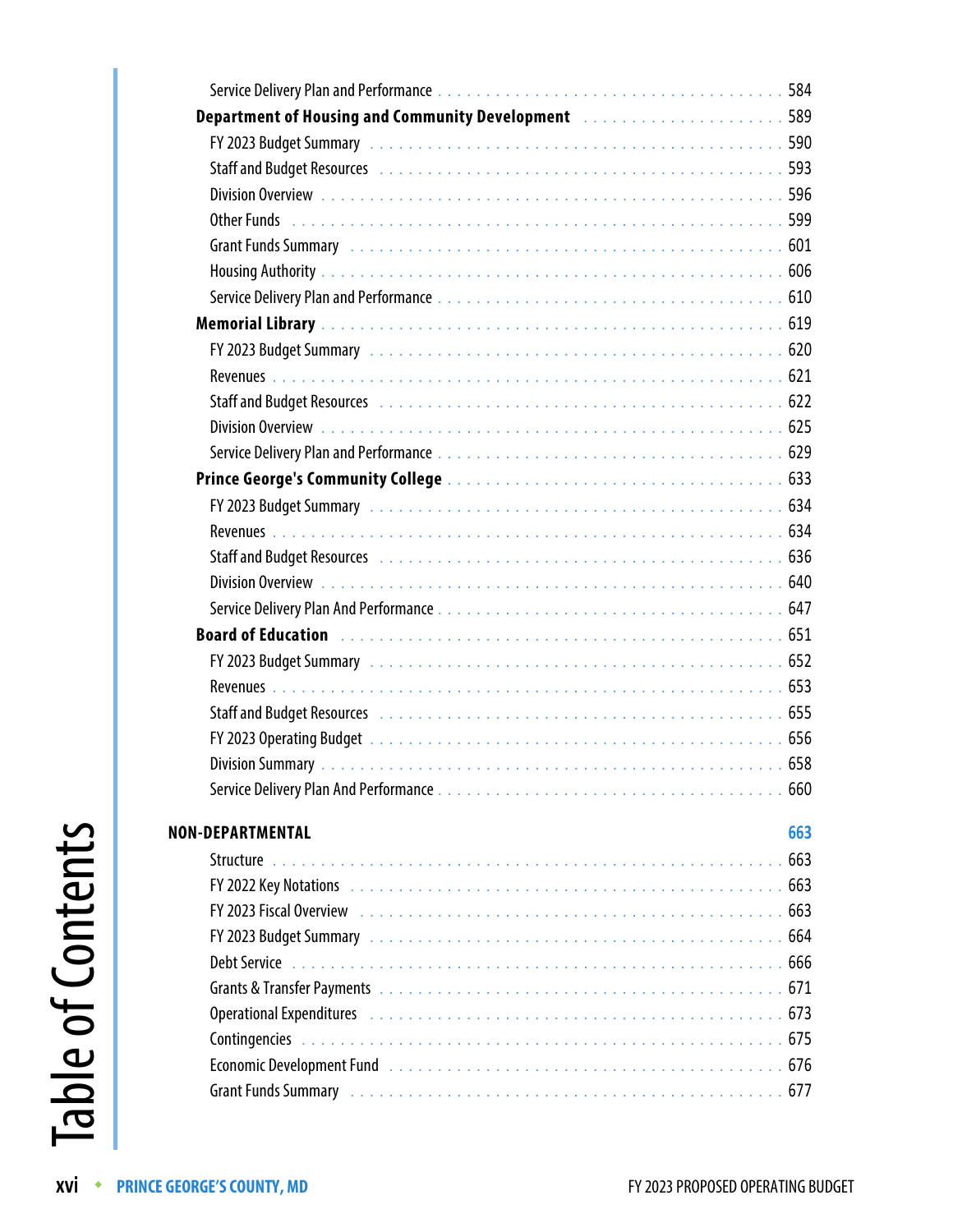| CAPITAL IMPROVEMENT PROGRAM AND CAPITAL BUDGET                                                                                                                                                                                 | 679 |
|--------------------------------------------------------------------------------------------------------------------------------------------------------------------------------------------------------------------------------|-----|
|                                                                                                                                                                                                                                |     |
|                                                                                                                                                                                                                                |     |
|                                                                                                                                                                                                                                |     |
| FY 2023 - 2028 Capital Improvement Program and Budget (and a subset of the set of the set of the Second Second                                                                                                                 |     |
|                                                                                                                                                                                                                                |     |
| FY 2023 Capital Budget Expenditures <b>Face Access 20 Ferminism</b> CPY 2023 Capital Budget Expenditures <b>Face Access</b>                                                                                                    |     |
| Operating Impacts in the contract of the contract of the contract of the contract of the contract of the contract of the contract of the contract of the contract of the contract of the contract of the contract of the contr |     |
| APPENDIX A                                                                                                                                                                                                                     | 695 |
| <b>GRANT PROGRAMS</b>                                                                                                                                                                                                          | 697 |
|                                                                                                                                                                                                                                |     |
|                                                                                                                                                                                                                                |     |
|                                                                                                                                                                                                                                |     |
|                                                                                                                                                                                                                                |     |
| Coronavirus, Aid, Relief and Economic Security Act - Coronavirus Relief Fund (CRF) Actruessensensensensensense                                                                                                                 |     |
|                                                                                                                                                                                                                                |     |
|                                                                                                                                                                                                                                |     |
|                                                                                                                                                                                                                                |     |
|                                                                                                                                                                                                                                |     |
|                                                                                                                                                                                                                                |     |
|                                                                                                                                                                                                                                |     |
|                                                                                                                                                                                                                                |     |
|                                                                                                                                                                                                                                |     |
|                                                                                                                                                                                                                                |     |
|                                                                                                                                                                                                                                |     |
|                                                                                                                                                                                                                                |     |
|                                                                                                                                                                                                                                |     |
|                                                                                                                                                                                                                                |     |
|                                                                                                                                                                                                                                |     |
|                                                                                                                                                                                                                                |     |
|                                                                                                                                                                                                                                |     |
|                                                                                                                                                                                                                                |     |
|                                                                                                                                                                                                                                |     |
|                                                                                                                                                                                                                                |     |
|                                                                                                                                                                                                                                |     |
|                                                                                                                                                                                                                                |     |
|                                                                                                                                                                                                                                |     |
| FY 2023 Budget Summary et al., and a series of the contract of the contract of the contract of the contract of                                                                                                                 |     |
|                                                                                                                                                                                                                                |     |